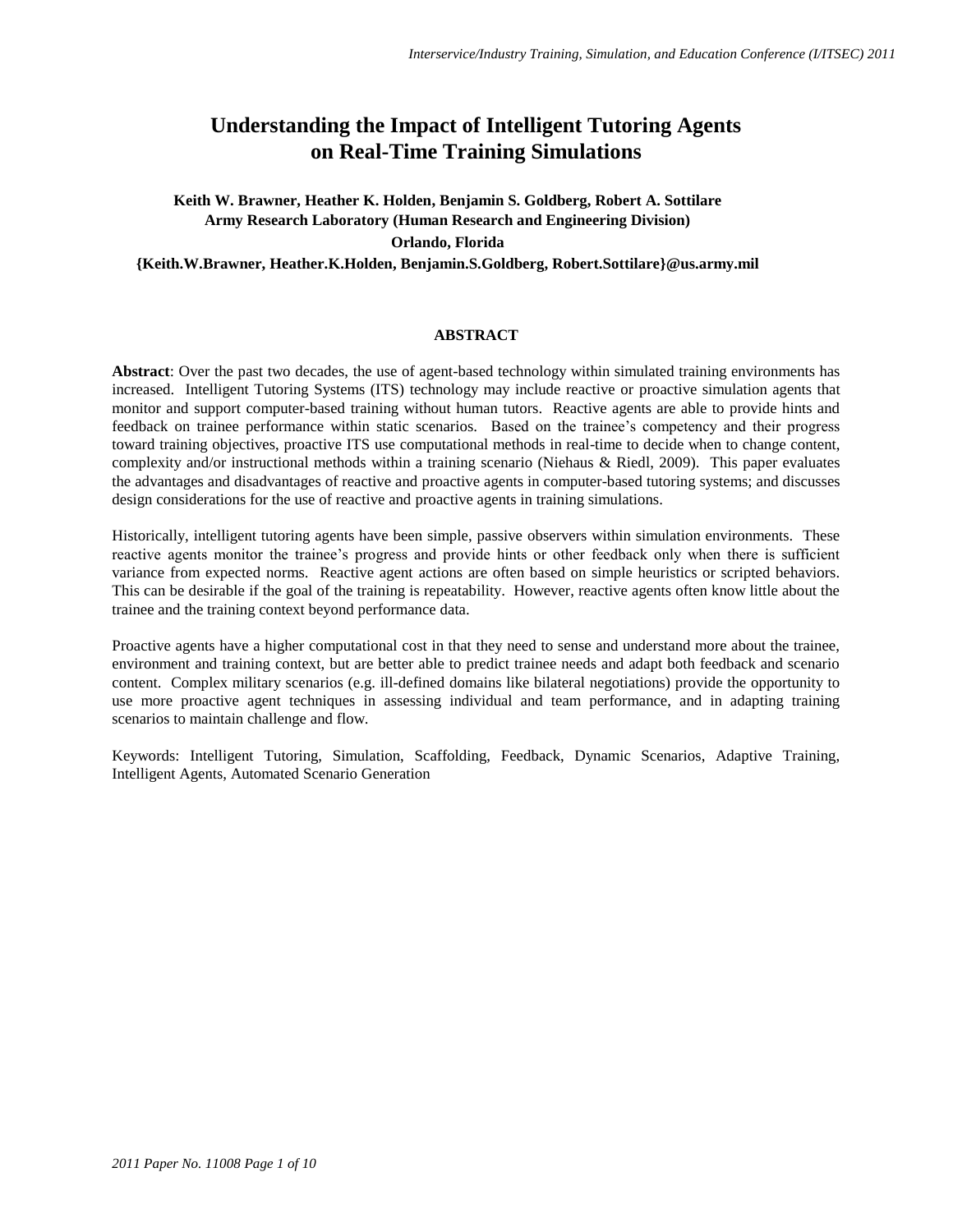## **ABOUT THE AUTHORS**

**Mr. Keith Brawner** is a researcher for the Learning in Intelligent Tutoring Environments (LITE) Lab within the U. S. Army Research Laboratory - Human Research & Engineering Directorate (ARL-HRED). He has 4 years of experience within U.S. Army and Navy acquisition, development, and research agencies. He holds a Masters degree in Computer Engineering with a focus on Intelligent Systems and Machine Learning from the University of Central Florida, and is currently in pursuit of a doctoral degree in the same field. The focus of his current research is in machine learning, adaptive training, student modeling, and knowledge transfer.

**Dr. Heather Holden** is a researcher in the Learning in Intelligent Tutoring Environments (LITE) Lab within the U.S. Army Research Laboratory – Human Research & Engineering Directorate (ARL-HRED). The focus of her research is in artificial intelligence and its application to education and training; technology acceptance and Human-Computer Interaction. Dr. Holden's doctoral research evaluated the relationship between teachers' technology acceptance and usage behaviors to better understand the perceived usability and utilization of job-related technologies. Her work has been published in the Journal of Research on Technology in Education, the International Journal of Mobile Learning and Organization, the Interactive Technology and Smart Education Journal, and several relevant conference proceedings. Her PhD and MS were earned in Information Systems from the University of Maryland, Baltimore County. Dr. Holden also possesses a BS in Computer Science from the University of Maryland, Eastern Shore.

**Mr. Benjamin S. Goldberg** is a member of the Learning in Intelligent Tutoring Environments (LITE) Lab at the U.S. Army Research Laboratory's (ARL) Simulation and Training Technology Center (STTC) in Orlando, FL. He has been conducting research in the Modeling and Simulation community for the past 3 years with a focus on adaptive learning and how to leverage Artificial Intelligence tools and methods for adaptive computer-based instruction. Mr. Goldberg is a Ph.D. student at the University of Central Florida and holds an M.S. in Modeling & Simulation. Prior to employment with ARL, he held a Graduate Research Assistant position for two years in the Applied Cognition and Training in Immersive Virtual Environments (ACTIVE) Lab at the Institute for Simulation and Training. Recent publications include a proceedings paper in the 2010 International Conference on Applied Human Factors and Ergonomics and a poster paper presented at the 2010 Spring Simulation Multiconference.

**Robert A. Sottilare, Ph.D.** is the Associate Director for Science & Technology within the U.S. Army Research Laboratory - Human Research & Engineering Directorate (ARL-HRED). Dr. Sottilare has over 25 years of experience as both a U.S. Army and Navy training & simulation researcher, engineer and program manager. He leads the international program for ARL's Simulation & Training Technology Center (STTC) and participates in training technology panels within both The Technical Cooperation Program (TTCP) and the North Atlantic Treaty Organization (NATO). He has a patent for a high resolution, head mounted projection display (U.S. Patent 7,525,735) and his recent publications have appeared in the Educational Technology Journal, the Journal for Defense Modeling and Simulation, the NATO Human Factors and Medicine Panel's workshop on Human Dimensions in Embedded Virtual Simulation and the Intelligent Tutoring Systems Conference 2010. Dr. Sottilare is a graduate of the Advanced Program Managers Course at the Defense Systems Management College at Ft. Belvoir, Virginia and his doctorate in modeling & simulation is from the University of Central Florida. The focus of his current research program is in machine learning, trainee modeling and the application of artificial intelligence tools and methods to adaptive training environments. Dr. Sottilare oversees the research conducted at the Learning in Intelligent Tutoring Environments (LITE) Laboratory at STTC in Orlando, Florida.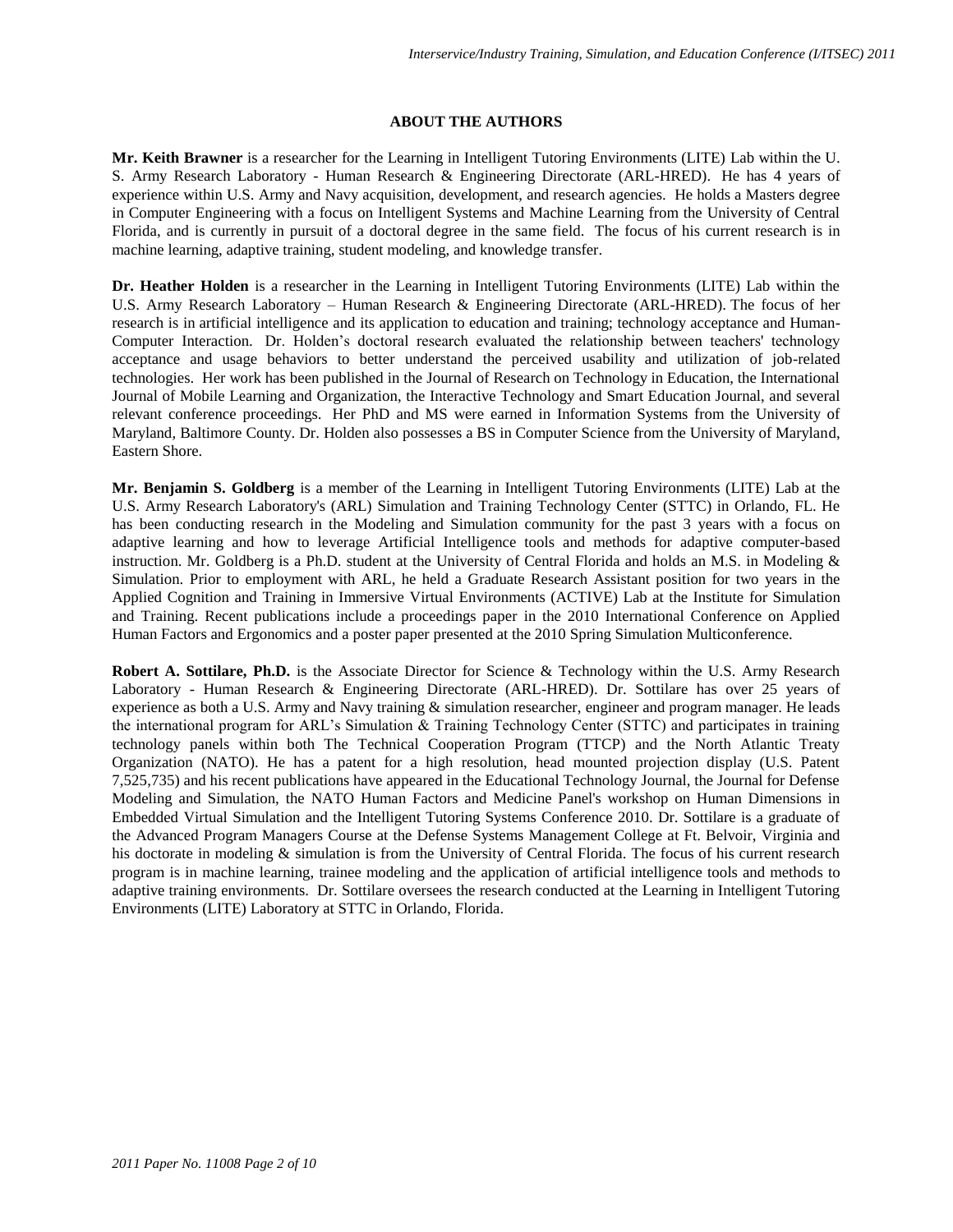# **Understanding the Impact of Intelligent Tutoring Agents on Real-Time Training Simulations**

**Orlando, Florida Orlando, FL Keith.W.Brawner@us.army.mil, Heather.K.Holden@us.army.mil**

## **INTRODUCTION**

As simulation technology has advanced, real-time and distributed simulation has become increasingly prevalent. Military interface standards and protocols such as Distributed Interactive Simulation (DIS) (IEEE 1278) and High Level Architecture (HLA) (IEEE 1516) have made it possible to connect a variety of diverse systems in real-time. The natural consequence is the increased development of real-time simulation and training (Adelantado, Siron, & Chaudron, 2010). These simulations address a wide assortment of issues, including flight simulators, undersea operations, ground forces control, and naval exercises. Many of these training systems incorporate tactical, ill-defined, or other non-procedural activities, with their own technical implementation difficulties (Levine, Topor, Troccola, & Pullen, 2009). Traditionally computerbased tutors have not been integrated as part of these systems.

Adaptive training, intelligent tutoring, and agent-based technologies have advanced in parallel with simulation technology. These systems typically obey turn based, reactive, strategies. The newest developments in this area, such as Dynamic storytelling (Niehaus & Riedl, 2009) and learner state assessment (D'Mello & Graesser, 2009), are the beginning of a move towards a more proactive approach.

The advancement of these technologies is an opportunity for intelligent tutors and agents to make use of real-time components in a proactive, rather than reactive, manner. The ability of the simulation to measure real-time performance combined with the capability of intelligent tutoring systems to provide feedback enables the development of intelligently aided training. Rather than discard the lessons learned in the creation of reactive and proactive tutors, the authors look at how they may aid in the development of future intelligent tutoring systems for military and training purposes.

**Keith W. Brawner, Heather K. Holden Benjamin S. Goldberg, Robert A. Sottilare ARL (HRED) ARL (HRED) Benjamin.S.Goldberg@us.army.mil Robert.Sottilare@us.army.mil**

> The remainder of this paper will be spent in several ways. First we discuss the historical successes and limitations of computer-based reactive tutoring, followed by the indicated historical successes of human proactive tutoring, how they have been addressed by computer tutors, and the limitations of proactive computer-tutoring. We then discuss the high-level considerations that are seen for the design of a proactive computer tutor, the trends in student competency and cognition, application of team tutoring, possible domains of operation, and how these tutors can be fairly evaluated. We part with a word on the way forward for proactive tutoring and simulation.

# **REACTIVE TUTORING**

## **Strategies and Successes**

Even though it has been shown that one-on-one tutoring is significantly more effective than traditional classroom instruction (Bloom, 1984), constraints in budgets and personnel prevent achieving the learning gains accompanied with individual tutoring. Advances in computer science have allowed for computer-based tutors to instruct trainees with personal attention. The development of computer-based tutors and adaptive training has thus far been costly, with a trend towards single-purpose tutoring, but has ultimately proven to be more effective than traditional instruction (Verdú, Regueras, Verdu, De Castro, & Pérez 2008).

Well-defined domains are uniquely suited to intelligent tutoring and adaptive training. These domains have explicit correct and incorrect answers, steps or processes, and ability to adjust task complexity and demand. The domains of mathematics and physics are traditionally thought of as well defined because of the ease of including computer-generated problems and feedback. These areas have seen significantly increased amounts of learning due to the influence of computer-based training because of their natural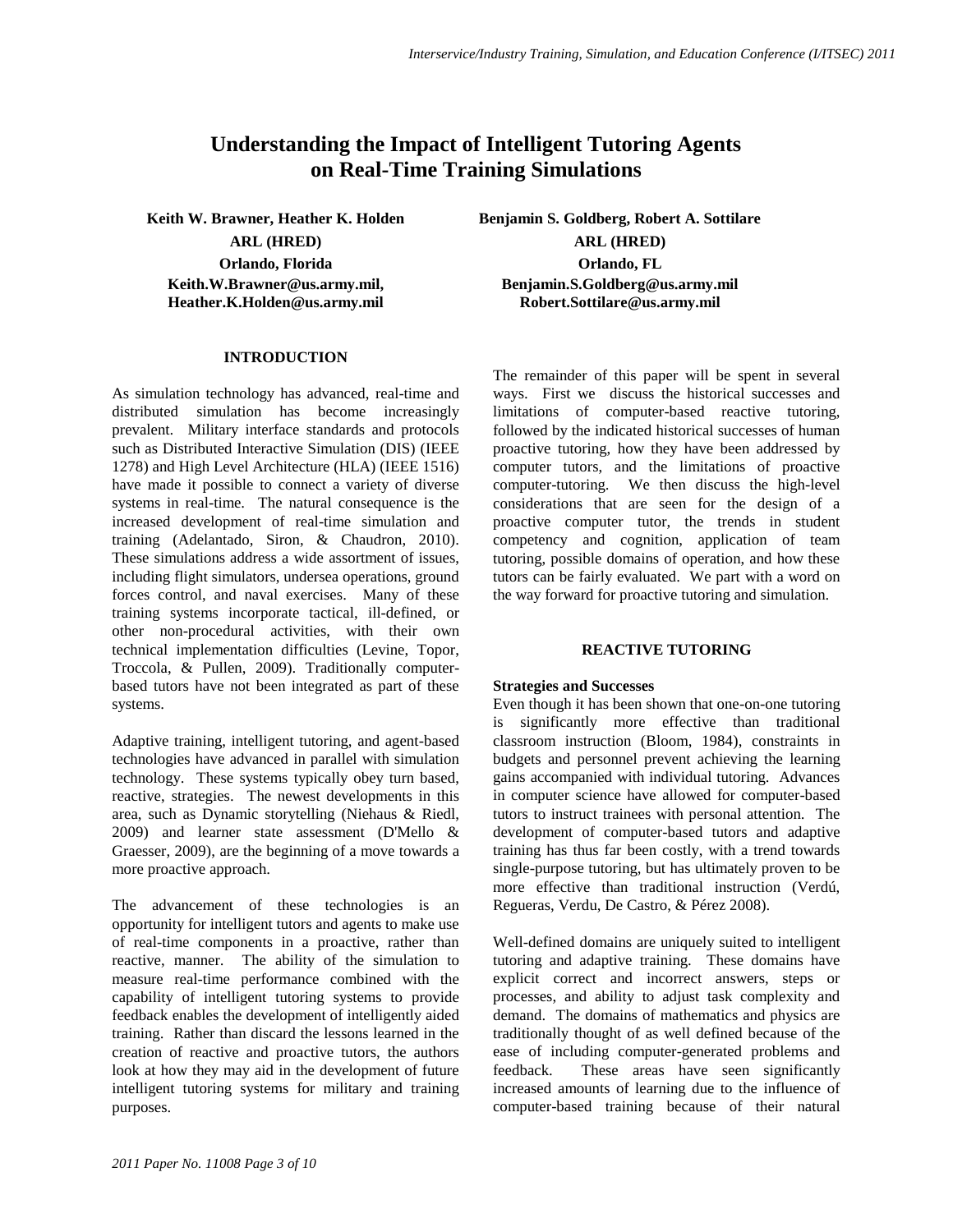extensibility. Reported improvements after the addition of an Intelligent Tutoring System (ITS) to a well defined domain are typically between one half and one effect size. After introduction of an intelligent tutoring system in the hydrodynamics domain, 80% of students scored a letter grade of B or higher compared to 51% previously, with a failure rate decreased by half (Nirmalakhandan, 2007). Other examples, in the domains of mathematics (Hwang, 2003), logic (Yacef, 2005), and computer programming (Guzmán, Conejo, & Pérez-de-la-Cruz, 2007) domains report effect size changes of 1.45, between .66 and 1.05, and .93, respectively.

## **Limitations and Liabilities**

Human or computer-based tutoring has two aspects to its activities. The first aspect is that of managing the material presented to the user in order to present content on the edge of the trainee's current ability. The second aspect is that of managing the trainee's cognitive and emotional state in order to keep the trainee on task, interested, and ready to learn. While previous tutoring systems have been significantly useful for increasing the ability of trainees to learn, they have only addressed the issue of content management, rather than trainee management. These tutors do not manage emotional state, ask questions of the trainee, or other behaviors that have been observed in human tutoring. These tutors perform one of the two primary tutoring tasks, and have experienced corresponding increases of roughly one half of the effect size observed in human tutoring.

While the obvious limitation of reactive tutoring systems is the lack of proactive component, this absence has consequences that are further-reaching. Without proactive strategies, this tutor can only tutor the technical implementation details of the desired task. It reacts solely to planned events, and cannot respond to real-time simulation events which occur outside of the original designers' operating scope. It cannot effectively train more than one person to work closely with each other, as teamwork is a non-technical, nonprocedural activity. It cannot train leadership or subjective judgment, other than as a strict procedural process, for the same reasoning. Additionally, each of these tutors is only operable in the original domain of design. These tutors are encoded with knowledge about what to teach, but not with how to teach it, and are difficult to expand to another domain or subject of interest.

### **PROACTIVE TUTORING STRATEGIES AND SUCCESSES**

#### **Human tutors are proactive**

Although reactive computer-based tutors have been successful in the past, their actions, at best, are based on learners' cognition and understanding. Proactive computer-based tutors are more closely aligned to the strategies achieved in one-to-one human tutoring. In human tutoring, a central element attributing to the learning process is the tutor's ability to identify and adapt to the learner's affect (i.e. emotions, interest, and motivation). Approximately 50 percent of a human tutor's interactions with the learner are based on affective elements (D'Mello, Taylor, Davidson, & Graesser, 2008). Human tutors are devoted to learners' motivation goals as much as their cognitive and informational goals (Lepper & Hodell, 1989; Woolf, Burleson, Arroyo, Dragon, & Cooper, 2009). Since the connection between emotion and cognition is completely intertwined in regards to decision-making and memorization (Woolf, et al, 2009), human tutors rely on understanding both the learner's initial/real-time cognitive competency and the learner's affect to customize their instructional strategies.

With long-term interaction, the human tutor develops an ideal "picture" of the learner (i.e. comprehensive trainee model) and is then able to (a) better initialize/adapt instruction, even if the task or domain changes, (b) predict the learner's actions/responses, and (c) provide feedback tailored to learner short-term cognition and affect. The tutor-learner relationship becomes more social and trusting, which influences learners' cognitive and affective development (Kim & Baylor, 2006). Interestingly, in traditional learning theories and environments tailoring to learner affect is often secondary or ignored compared to cognition (Picard, et al., 2004), which is most likely why one-toone human tutoring is much more effective.

Additionally, a human tutor has the natural ability to maintain the learner's flow during instruction. Flow, or optimal experiences, is the feeling of being in control, concentrated and highly focused, or a match between the challenge at hand and one's skills (Csikszenmihayi, 1990; Woolf et al., 2009). A human tutor inherently discerns how and when to adjust challenge and/or provide intervention and feedback. Thus, the tutor continuously maximizes the learner's "readiness" to receive instruction.

#### **Current state of the art**

While human tutors are inherently adept at judging emotional and cognitive states, computer tutors must rely on interpreted sensor data. If computer tutors can accurately assess state as well as a human tutor, it will be possible for computer-based tutors to emulate the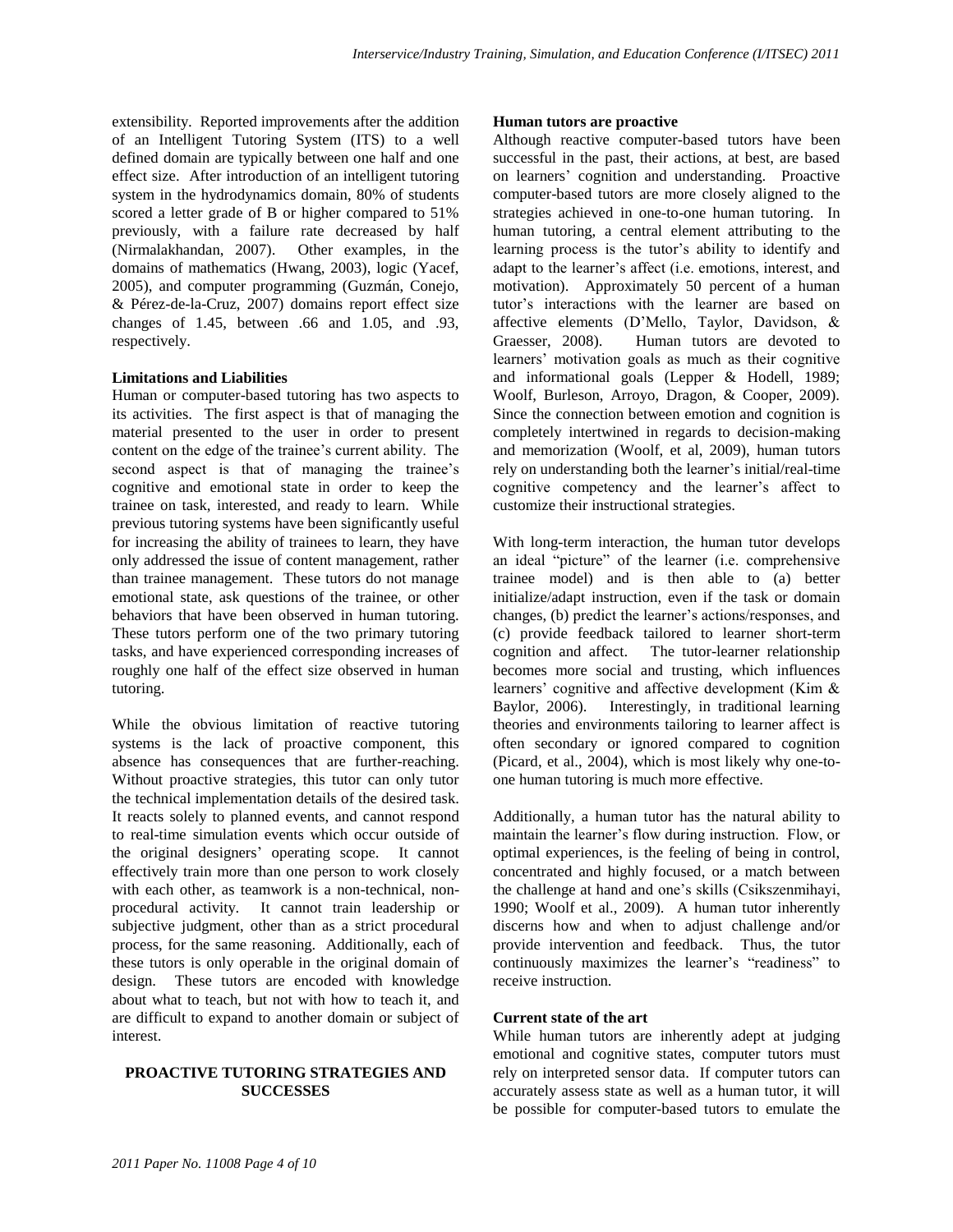same benefits as one-to-one human tutoring. Although the current state-of-the-art ITSs do not achieve this goal, related research is resulting in a better understanding of how to incorporate more proactive strategies. The overall research problem is divided into two categories: (a) the detection/identification of a learner's cognitive and affective states and (b) the appropriate ITS action (i.e., instructional strategy, feedback, etc.) based on a learner's states.

Detection of a learner's cognitive state is relatively straightforward. Initially, the ITS can use the learner's preliminary competency to decide how to begin instruction. During instruction, the ITS can use the learner's responses and actions to ascertain the learner's current comprehension of the material. The ITS can then make decisions on its next course of action.

Carnegie Learning's Cognitive Tutor, a computerbased tutor targeted to teach math, is able to understand trainee knowledge and problem-solving strategies by using a cognitive model. It monitors the learner's knowledge in real-time and tailors instruction based on continual cognition assessments (Corbett, Koedinger, & Anderson, 1997). ACT Programming tutor is another cognitive tutor developed by Carnegie Learning that is used to help trainees learn how to write short programming in Lisp, Pascal, or Prolog. It also uses a model and knowledge tracing technique to adapt instruction (Corbett, 2001). AutoTutor is another state-of-the-art ITS which reacts to a learner's understanding. AutoTutor is designed to hold a conversation with the learner in natural language. To further enhance its similarity to human tutors, AutoTutor uses an expectation and misconception tailored (EMT) dialogue, which contains a list of anticipated good answers and a list of misconceptions for each main question or problem. AutoTutor adapts its feedback based on the learners' responses using pumps, hints, assertions, corrections, and summarization strategies. It also answers trainee's questions (Graesser, Chipman, Haynes, & Olney, 2005). These tutors perform the task of cognitive assessment very well.

Detecting and integrating a learner's affective state can make ITSs much more proactive, but there is great complexity in the implementation of such strategies. In order for an intelligent tutor have natural interactions with humans, it must be able to recognize affect and possess social competencies (Picard et al., 2004). An affect-sensitive tutor could be used to combine cognitive, affective, and motivational states into an ITS' pedagogical strategies. Since motivational states

are often based on affective and cognitive components of purpose-driven behavior (Dweck & Leggett, 1988; Woolf et. al, 2009), such incorporations could increase learner engagement, confidence, interest, and learning (D'Mello, Taylor, Davidson, & Graesser, 2008). While tutors like AutoTutor have defined strategies for teaching material, there is a decided lack of implemented automated strategies to manage emotional state.

Previous research has shown that learner affect can be detected within ITSs (Graesser et al, 2007; Woolf et al., 2009). Conati (2002) developed a system that can track multiple learner emotions during interactions within an educational game. The reliability of this system has been measured using learner self-reports; however, the system cannot support multiple affective states and additional complexities encompassed in a learner's reactions (D'Mello, Craig, Sulllins, & Graesser, 2006). The developers/researchers of Carnegie Learning tutors and AutoTutor are generating frameworks to incorporate affect into their ITSs decision making/pedagogical strategies. Current incorporations include: affect recognition (both shortterm and long-term), the use of sensor data for real-time affect monitoring and classifications from machine learning strategies, etc. Related researchers are incorporating real-time flow and directional strategies such as scenario adaptation/story telling (Niehaus & Riedl, 2009). Such strategies provide multiple paths to success. In sum, taking more proactive measures during instruction can bring intelligent tutoring systems one step closer to being as beneficial as human tutors.

# **Limitations on Proactive Use**

The most apparent limitation of a proactive tutor lies not in its' functional components, but in the difficulty in its creation. In order to construct a tutor with proactive strategies, one must first construct nearly all of the components of a reactive tutoring system. This process is time consuming, expensive, and explains why there has yet to be many systems which focus on proactive strategies.

Even assuming that a project has the resources for the construction of additional ITS features, or that there is a desire for additional improvement of an existing ITS, it will require the assistance of additional personnel. Psychologists and educational specialists are needed in order to assess what type of feedback should be provided, when and if it should be given (Razzaq & Heffernan, 2009). Tutors, whether computer-based or human, which interfere with the process of learning can easily produce negative learning gains.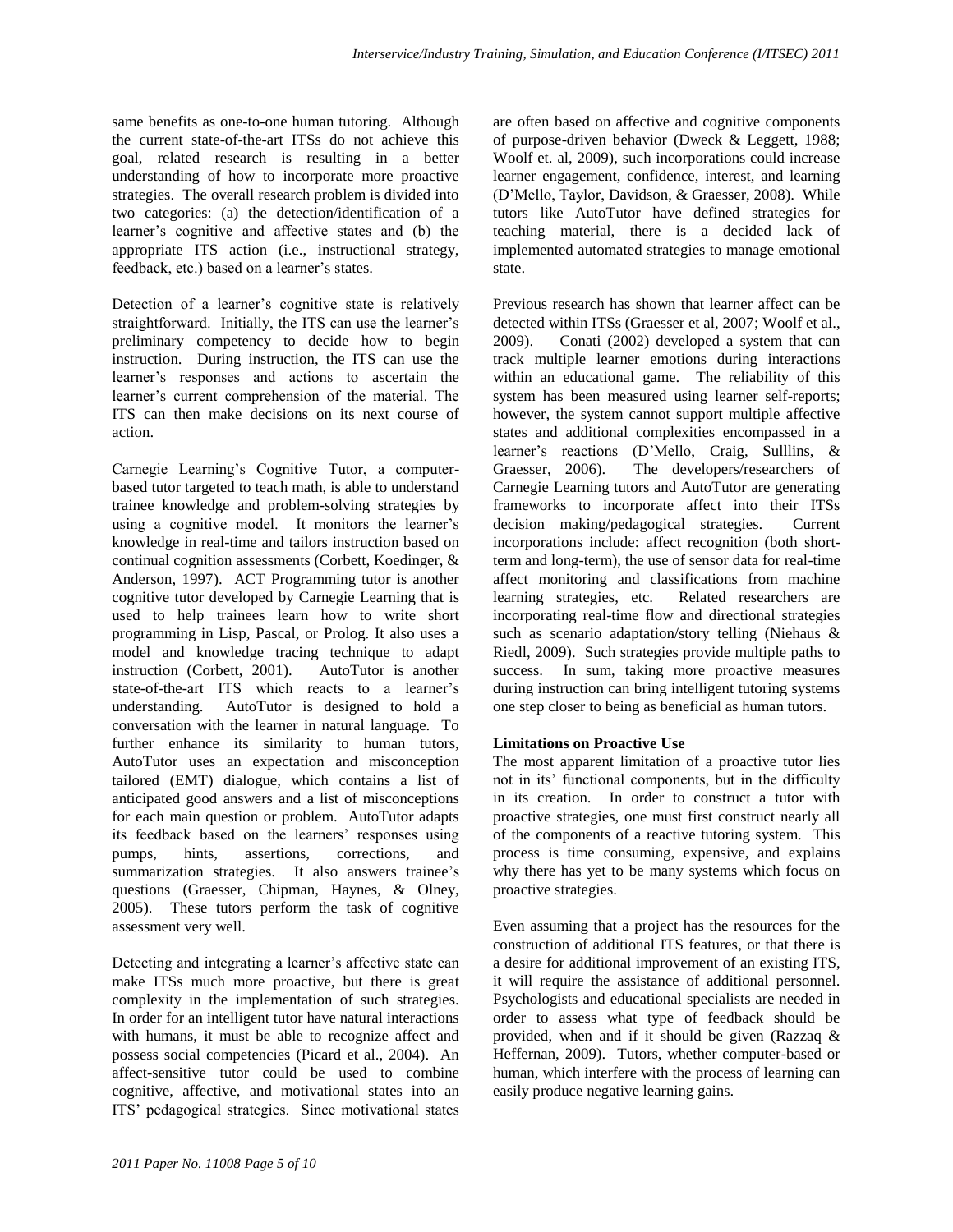Proactive ITS systems require extra computing resources on several different spectrums. A proactive ITS system will naturally require additional functional processing elements when compared with a reactive system. It requires components which process sensor input, which can include image processing of webcam data. It requires additional processing in making the decision to break or manage trainee activities. If a simulation or simulator is already pressing the computational limit of real-time performance, this additional processing overload has significant consequences.

# **FUNCTIONAL DESIGN CONSIDERATIONS FOR A PROACTIVE ITS**

#### **Implementation Details**

In order to design an ITS with the capability to be proactive, there are several considerations that must be taken into account. A training session can be viewed of as a series of trainee interactions and state changes. After each of these events, the ITS must make a decision about the trainee, with regard to all of the previous events. This decision is based on events which can occur in series, such as the import of Learning Management System (LMS) data, or in parallel, such as the continuous feed of performance and emotional state data. Careful selection of hardware and software can allow these issues to be resolved in real-time.

The system must be able to monitor the user in order to effectively respond to their actions. While human tutors naturally assess trainee emotional state through interactions and observations, computer-based tutors may assess trainee state through the sensors available to them. These sensors capture mouse movements, measure physiological data, and make use of interpreted webcam images in order to assess the emotional and cognitive states. The exact composition of an ideal sensor setup is the subject of research (Dragon, Arroyo, Woolf, Burleson, Kaliouby & Eydgahi, 2008) (Arroyo, Cooper, Burleson, Woolf, Muldner & Christopherson, 2009), but will be necessary for successful adaption to the trainee.

An effective human or computer takes those actions and the trainee's knowledge into account in order to perform a state assessment. The trainee's knowledge is assessed in two ways: short- and long-term performance trends. These performance trends and sensor data may be combined to build a picture of the trainee's cognitive state. The trainee's emotional state can be assessed in a similar way via short-term sensory observations and long-term personality trait data.

Based on the trainee's combined cognitive and emotional state, it can be determined whether an intervention is required. If an intervention is required, it can be in the form of a domain-specific intervention, such as a hint, or domain independent intervention, such as a metacognitive prompt. While domain specific hints can aid in the learning of specific material, domain-independent feedback allows for the managing of trainee emotional state or meta-cognition (Rus, Lintean & Azevedo, 2010).

Each of these decisions has been taken into consideration into the architecture of Generalized Intelligent Framework for Tutoring (GIFT) (Sottilare, Holden, Goldberg & Brawner, In Review). GIFT consists of the sensor, trainee, pedagogical, LMS, and domain modules, which provide for each type of decision mentioned above. The sensor module adapts trainee actions and adjusts the trainee module, while the pedagogical module monitors the student situation for situations where action is required. If an action is required, it supplies this feedback directly to the trainee or asks the domain component for a recommendation. In this manner the system retains the ability to reactively adapt in response to individual performance, while still maintaining the ability to proactively manage trainee emotional state.

# **Short-Term Trends, Long-Term Trends, and Managing the Trainee**

It has been shown that emotional state and mood have a significant effect on learning outcomes (D'Mello, Taylor, Davidson, & Graesser, 2008). A proactive ITS must analyze and evaluate the short-term and long-term trends of both the task and the trainee. These trends relate to trainee emotional/mood state and competency/cognitive state, and may be summed up as a few simple questions: "What is the trainee's knowledge about the current task?", "Are they adding to their knowledge?", "What type of mood are they in?", and "What is their overall mood shift?"

The question of long-term trainee knowledge can be answered via a LMS. This data is additionally stored as part of the LMS at the end of session as a result of the trainee's actions during the session. There is no required real-time design component for this type of information, and the design considerations can be addressed in the traditional way via standardized interfaces and formats.

The problem of assessing trainee knowledge and actions as a function of how they are adding to their knowledge does not inherently require a real-time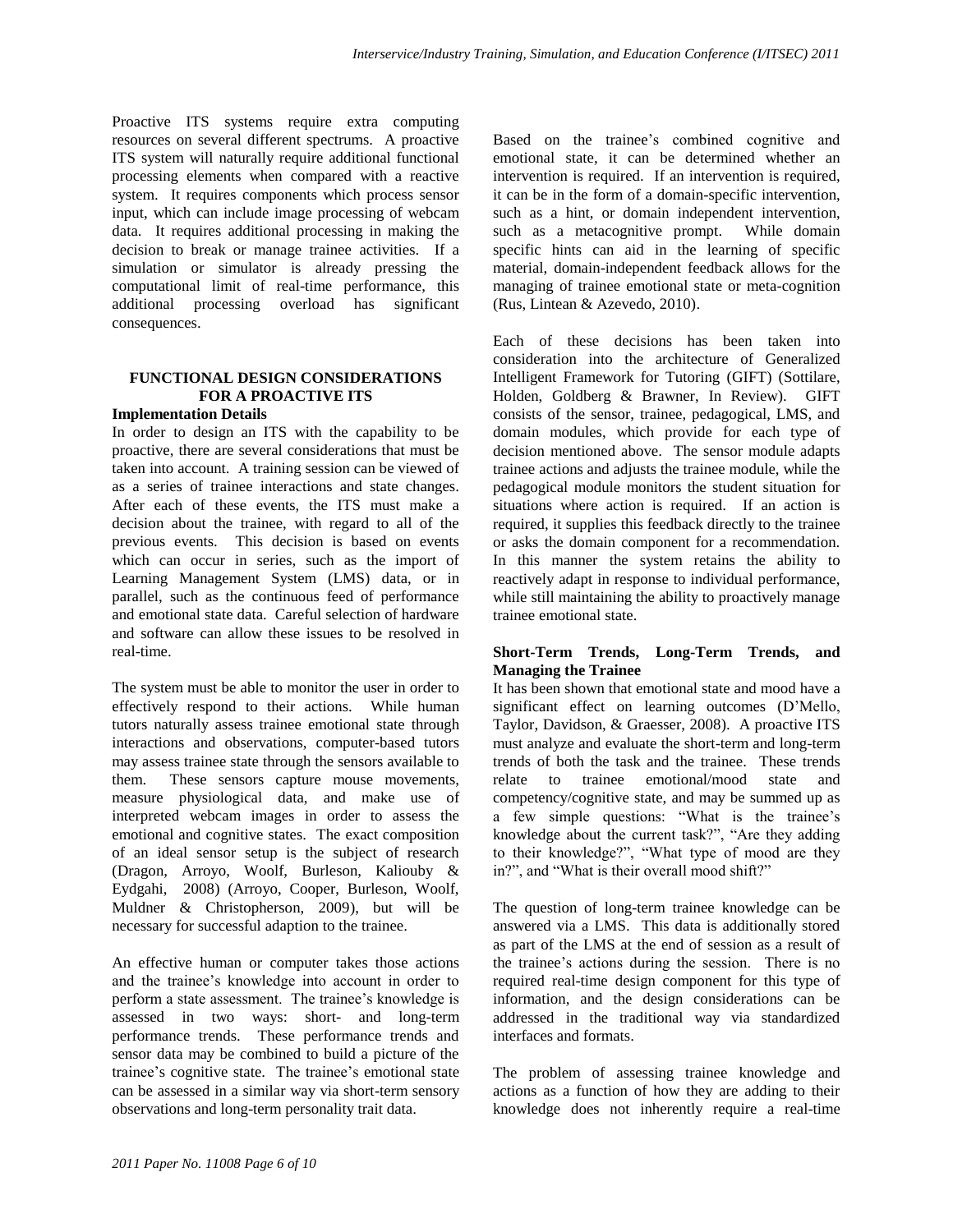component. While adaptive training research has done an admirable job adapting the trainee to potential problems when they are ready, there is no technical reason why the system should wait to adjust content. A real-time system component which can monitor trainee work has the ability to assess the trainees' general learning direction before the problem is complete. In this manner, content can be adapted or suggested to the trainee or system when it is clear that the trainee will make a mistake, rather than after the mistake is made. A trainee who is excellent at solving the last half of an hour long task should spend a minimal amount of time on this type of action. Focusing on problem areas and gaps in trainee knowledge allows for the optimization of learning activity.

Long-term trainee mood may be addressed in much the same way as long-term trainee knowledge. Long-term personality traits are unlikely to change from one session to another. These trends can be used in order to establish a baseline trainee emotional state, and can be stored in an LMS or other database system. Much in the same way LMS data is logged about the trainee at the end of a training session, overall training mood may be stored for future use or use in another domain. The transference of these traits may yield general models of trainee emotion-based performance, and is currently not studied in depth. There is not a need to make this data available to the rest of the system after communicating initially with any component requiring it.

Short-term trainee mood data is inherently changing frequently, and cannot be stored in an external system in the same way that content-based LMS data or longterm personality trait data may be. The current mood model must be either constructed for each trainee, or each trainee must be shoehorned into a predefined category of mood. These models are not likely to be transferrable from system to system, if only for the reason that different systems have different sensors and types of tasks. After the long term model is adjusted for the short term observations, a proactive ITS requires a provision to assess the value of the current state with regard to the ideal state. This data must be made available in real time in order to effectively make decisions regarding its use.

## **Team Training Considerations**

Team training, in the technical and social aspects, is highly sought after in the military community where most activities are accomplished by groups (Salas, Cooke, & Gorman, 2010) (Heinrichs, Youngblood, Harter & Dev, 2008). Additionally, it is a task which is inherently linked to the affective state of each team member (Delise, Gorman, Brooks, Rentsch, & Johnson, 2010). However, if a tutor is aware of the emotional state of each trainee, this information can be communicated in order to enhance teamwork. The accomplishments in the individual tutoring domain can readily spread to the assistance of team tutoring.

However, team training poses different technical challenges. Team training via an ITS requires additional bandwidth for monitoring the performance of each trainee. Additionally, there must be a central monitoring station in order to scale content on a team, rather than individual, basis. Other complications rise on the issues of how to manage multiple students' emotional states, and the type of emotional state data which should be communicated to other teammates to aid in teamwork. Just as in individual tutoring, there are open research questions regarding how to communicate this information, when it should be done, how often it should be practiced, and the effect size of difference that it makes.

#### **Applicable Domains**

As conveyed above, current reactive intelligent tutoring technologies have shown significant learning gains over traditional training techniques within well-defined instructional domains. However, an issue with leveraging these tools for military wide training is that a large portion of tasks performed by Soldiers do not have structured steps for achieving critical objectives. An essential component of performing ill-defined procedures is knowing when to act and how to balance and resolve conflicting goals (Bratt, Domeshek, & Durlach, 2010). The target of military training is to instill a foundation of principles and values associated with problem-solving and decision making as to enable a trainee to make optimal choices under difficult situations when no response is apparent (Bratt, 2009). Army doctrine on training units places great importance on preparation. Soldiers must be able to anticipate change, recognize opportunities, and understand risks associated with potential actions in complex and constantly changing environments (Department of the Army, 2011).

Because of the nature of ill-defined tasks, there is no set procedure for achieving success. To this effect, monitoring performance alone is not enough to inform a training system that there is a need to intervene. To make this training approach most useful to practitioners, the experience needs to incorporate proactive interventions to ensure optimal learning conditions. Due to open-ended procedures for achieving success, feedback must be designed to facilitate metacognitive awareness among trainees that promotes monitoring one's own performance and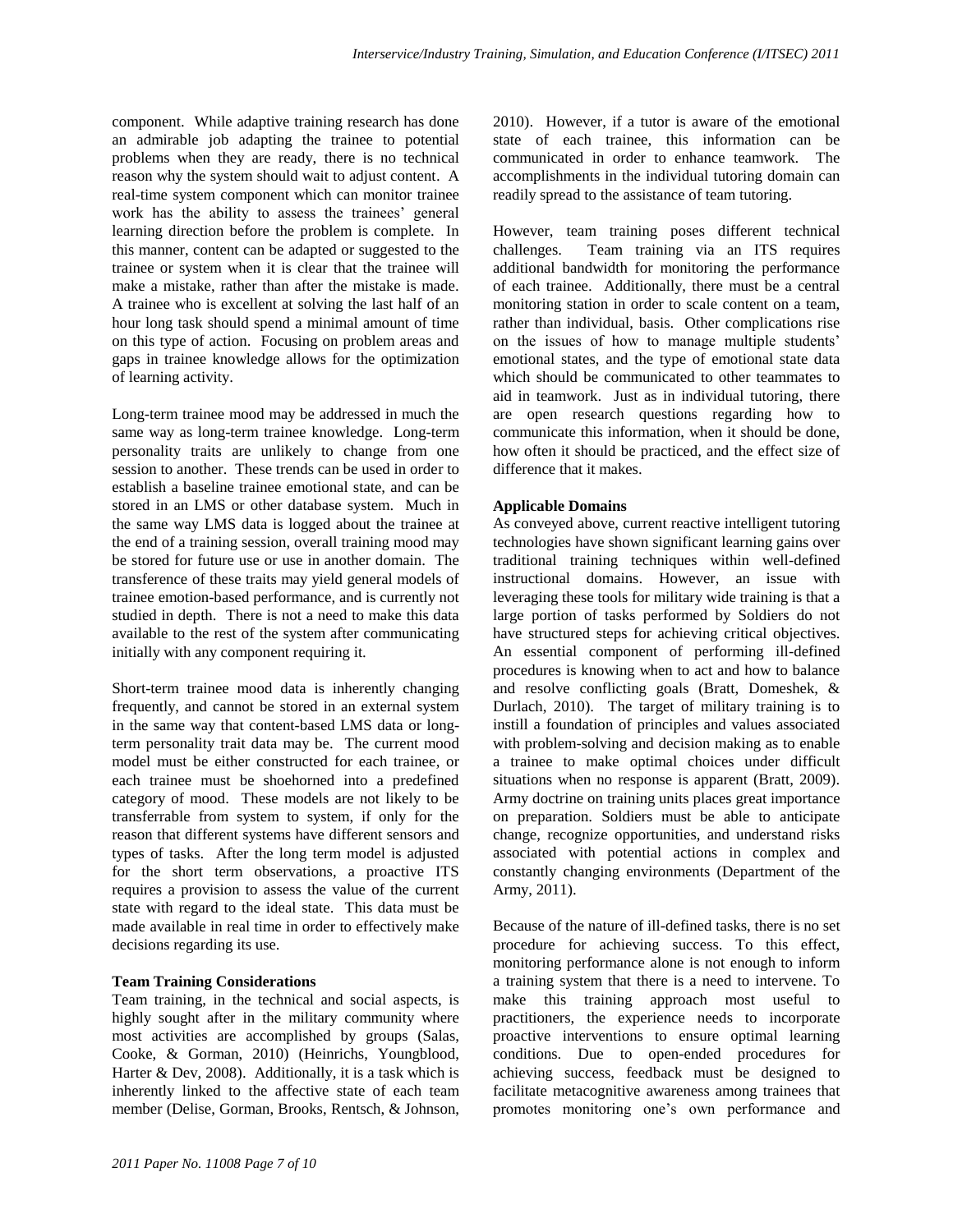assessing potential impact of decisions and actions. For both human and computer tutors, this entails monitoring trainee progress in real-time and initiating proactive feedback and content manipulations when a trainee is classified in a negative learning state. This promotes reflection within trainees and aims to build critical problem-solving strategies which can be used to determine the best course of action. Reflection, in the context of learning, is valuable in building new understanding of events based on intellectual and affective activities as the result of experience (Boud, Keogh, & Walker, 1985).

To facilitate effective training within ill-defined domains, practice environments which allow trainees to execute their acquired knowledge and skills among a variety of situations and conditions are required. Simulated virtual scenario-based training provides a means for performing a range of tasks without putting personnel and equipment directly in harm's way, as well as a means for reducing the load on instructor funding and other resources. An associated issue with this approach is that instructors are still required to monitor progress and provide feedback in real-time and through after action reviews (AAR) if no adaptive component is incorporated. By integrating intelligent tutor technology in scenario-based training systems, these platforms have the potential to reduce the role of the instructor. Feedback and content interventions are initiated based on trainee associated performance in accordance with expert models and by their current assessed cognitive and affective states. Understanding the role of affect in learning is vital for adaptive training to be realizable, and empirical testing of intervention techniques and strategies is required.

It is easier to extend an existing ITS domain to team training than it is to explicitly construct a team training domain from the beginning. Given that team training is an activity which can only take place within a framework of emotional context, a prudently chosen ITS domain should be able to be extended to team training on similar tasks. After proactive ITS techniques designed, implemented, and validated, they can quickly be applied to training several users to accomplish a task cooperatively. This can then be further expanded by allowing for the specialization of activities within the same task. The early choice of area of study dictates further expansion, with a poor choice limiting training groups and types and a considered choice allowing for increased variety of learning.

There remains the question of which domains would be best for early proactive tutoring strategies. A proactive

tutor fits best in a domain where traditional training or traditional ITS means have not addressed critical training concepts. In order to maximize the potential impact of a proactive tutor, the implemented domain should contain the following features:

- The domain should not be readily addressable by typical ITS means, such as content scaling.
- The domain should have guidelines, but not strict rules, on the order or composition of activities
- The domain should have readily observable physical/emotional effects, such as high stress levels
- The domain should already be implemented in some training fashion, for reasons of practical evaluation
- The domain should have an implementation as an individual task, and expandable to a team task.

With these guidelines of domain choice, the authors have identified several available domains from which a proactive ITS designer may choose. These include room clearing activities, bilateral negotiations, first aid and medical training, and storylined training for tactical situations. The authors believe that each of these domains presents the opportunities outlined above, while still maintaining the interest of the military community.

# **Future Research and Evaluation of Proactive ITSs**

An important aspect of ITS evaluation is to make sure that the evaluation of the system is fair. The implementation of proactive feedback has begun to be studied in other ITS systems (Hefferman & Razzaq, 2010). This research led to limited results, but looked to evaluate forced, proactive hinting against optional, reactive hinting. The conclusion that learning gain is increased when trainees are not needlessly interrupted is relatively unsurprising. These authors also noted that trainees considered the unsolicited feedback as distracting.

Other authors have realized that there is a fundamental tradeoff between studying via an ITS or another method (Hefferman & Razzaq, 2009). These authors look to see if the time spent studying with an ITS could better be spent in different types of learning activities, and present recommendations for different types of tutoring activities. This type of study is reflective of the correct way in which to view tutoring activities.

Fair evaluation of an ITS should hold time constant, and may consist of comparisons of different ITS systems, ITS strategies, or ITS comparison against the traditional means of instruction. Learning outcomes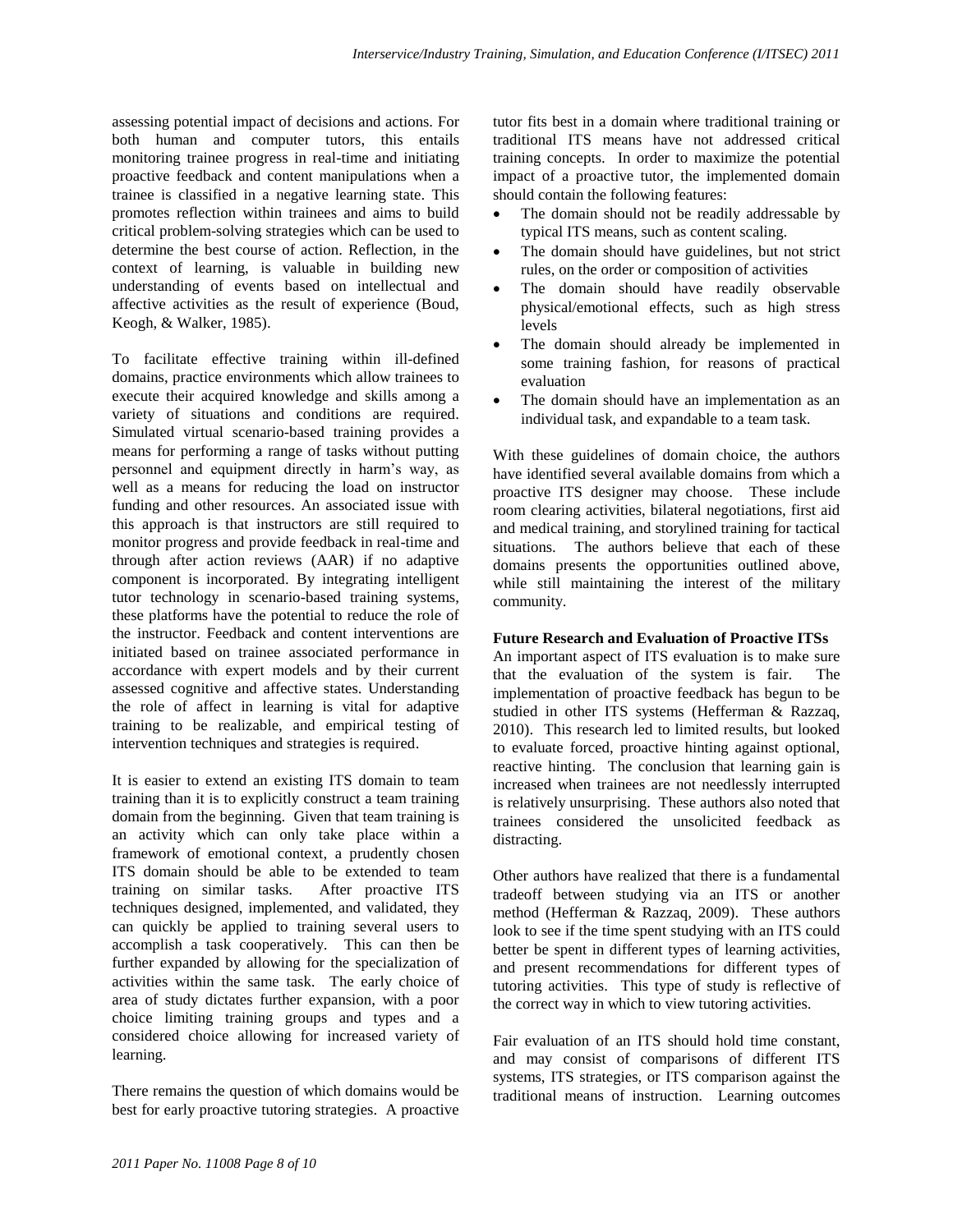can either be measured through pre/post test, or retention testing. Standards of ITS comparison are beginning to emerge in the form of effect size calculation (Grubišić, Stankov, & Žitko, 2007). The findings of Hefferman and Razzaq indicate that proactive-only techniques may not live up to the learning gains produced by reactive-only techniques. However, it is the belief of the authors that a combined approach of proactive and reactive techniques may yield significant learning gains when compared with only a single technique type.

## **CONCLUSIONS**

Reactive ITSs have been successfully implemented in practice and hold much promise for the future. This paper has reviewed the success of reactive ITS strategies, as well as their limitations. Research shows human tutors to be proactive by nature, and these types of activities are beginning to be included within computer-based tutoring. Their inclusion is trivial and requires significant research, presents developmental challenges, and incurs computational demand. Despite this high cost, this technology is of interest to a number of user communities, and fair evaluations of effect size are necessary to know the impact of system development on learning.

Proactive strategies are the next step for computerbased tutoring. Human tutoring has observed an improvement on performance of two standard deviations, while current reactive-only computer-based tutoring currently observes performance gains of roughly one standard deviation. While comparing historical human tutors to current computer tutors is not a fair comparison, the authors believe that it represents the untapped potential of computer tutoring. In order to realize the practical use of proactive tutoring methods, the predictive accuracy of real-time trainee state models (e.g., cognitive and affective) will need to improve. Proactive methods will need the ability to process behavioral and physiological sensor data in real-time (or near real-time) in order to make these types of judgments, while remaining at least as unobtrusive to the learning process as their human counterparts.

## **REFERENCES**

- Adelantado, M., Siron, P., & Chaudron, J.B. (2010). Towards an HLA runtime infrastructure with hard real-time capabilities. In *Proceedings of the International Simulation Multi-Conference*, Ottawa, Canada.
- Arroyo, I., Cooper, D.G., Burleson, W., Woolf, B.P., Muldner, K., & Christopherson, R. (2009). Emotion

sensors go to school. In *Proceedings of the International Conference on Artificial Intelligence in Education* (pp. 17-24).Amsterdam, The Netherlands:IOS Press.

- Bloom, B. S. (1984). The 2 sigma problem. The search for methods of group instruction as effective as oneto-one tutoring. *Educational Researcher*, 13(6), 4- 16.
- Conati, C. (2002). Probabilistic assessment of user's emotions in educational games. *Journal of Applied Artificial Intelligence*, 16, 555-575.
- Corbett, A. (2001). Cognitive Computer Tutors: Solving the Two-Sigma Problem. In M. Bauer, P. J.Gmytrasiewicz, & J. Vassileva. (Eds.), *Proceedings of the 8th International Conference on User Modeling 2001 (UM '01*) (pp. 137-147). Berlin: Springer-Verlag.
- Corbett, A. T., Koedinger, K. R., & Anderson, J. R. (1997). Intelligent tutoring systems . M. G. Helander, T. K. Landauer, & P. Prabhu, (Eds.) *Handbook of Human-Computer Interaction, 2nd edition* (Chapter 37). Amsterdam, The Netherlands: Elsevier Science.
- Csikszenmihayi, M. (1990). *Flow: The Psychology of Optimal Experience.* NY: Harper-Row.
- Delise, L. A., Gorman, C. A., Brooks, A. M., Rentsch, J. R., & Johnson, D. S. (2010). The effects of team training on team outcomes: A meta-analysis. *Performance Improvement Quarterly*, 22, 53-80.
- D'Mello, S.K., Craig, S.D., Sullins, J., & Graesser, A.C. (2006). Predicting Affective States expressed through an Emote-Aloud Procedure from AutoTutor's Mixed-Initiative Dialogue. *International Journal of Artificial Intelligence in Education*, 16, 3-28.
- D'Mello, S.K., & Graesser, A. (2009). Automatic detection of learner's affect from gross body language. *AAI*, 23: 123-150.
- D'Mello, S., Taylor, R., Davidson, K., & Graesser, A. (2008). Self versus teacher judgments of learner emotions during a tutoring session with AutoTutor. In B. Woolf, E. Aimeur, R., Nkambou, & S. Lajoie (Eds.), *Proceedings of the Ninth International Conference on Intelligent Tutoring Systems (ITS 2008), LNCS* (Vol. 5091, pp. 9 – 18). Berlin: Springer-Verlag.
- Dragon, T., Arroyo, I., Woolf, B.P., Burleson, W., El Kaliouby, R., & Eydgahi, H. (2008) Viewing Student Affect and Learning through Classroom Observation and Physical Sensors. In B. Woolf, E. Aimeur, R. Nkambou, & S. Lajoie (Eds.), *Proceedings of the International Conference on Intelligent Tutoring Systems (ITS 2008), LNCS* (Vol. 5091, pp. 29–39). Berlin: Springer-Verlag.